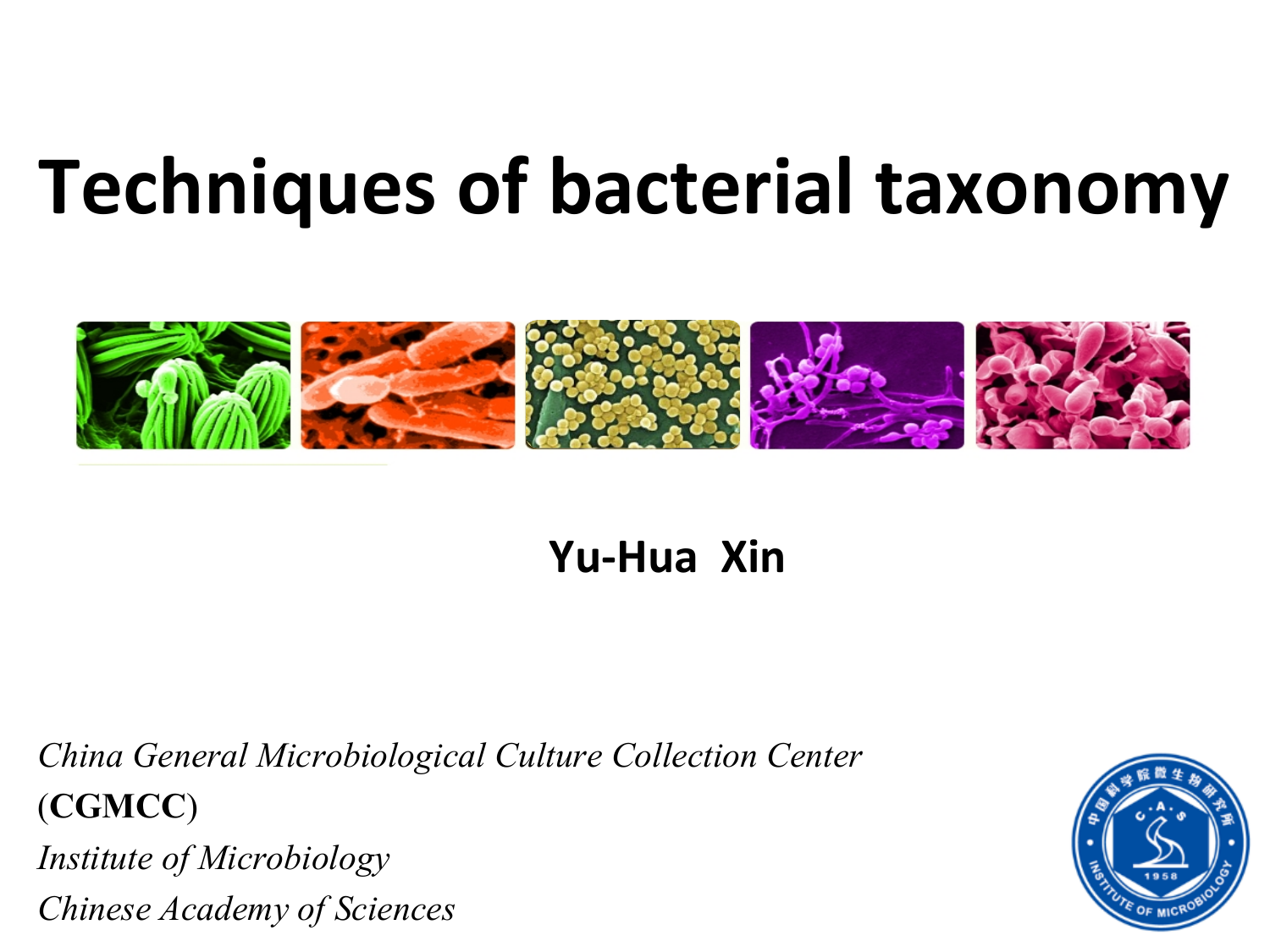

Hug *et al*. present a new view of the tree of life, revealing the existence of two extraordinarily diverse and poorly characterized prokaryotic lineages: CPR bacteria (blue) and DPANN archaea (purple).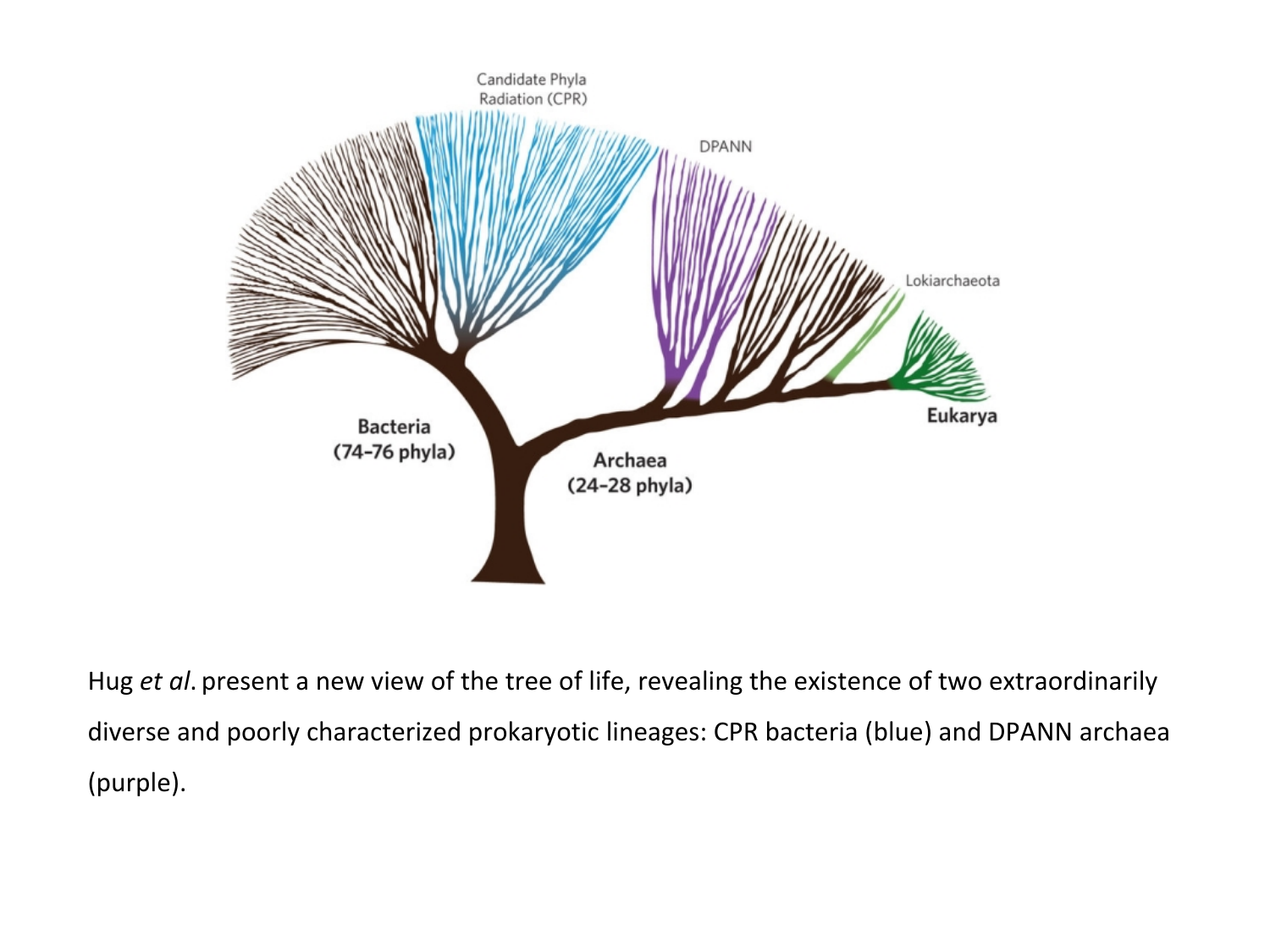## **Bacterial Taxonomy**

- **Microbiol taxonomy** is a science of study and grouping of microorganisms.
- **Bacterial Taxonomy** concludes three separate but interrelated areas
	- **Classification**
		- Arrangement of organisms into groups (taxa) on the basis of similarities or relationships.
	- **Identification**
		- Process of characterizing organisms to determine an isolate as a member of an established taxon or a previously unidentified species.
	- **Nomenclature**
- **International Code of<br>Nomenclature of Bacteri** 
	- Assignment of a specific name according to international rules (International Code of Nomenclature of Bacteria[Sneath,1992]).

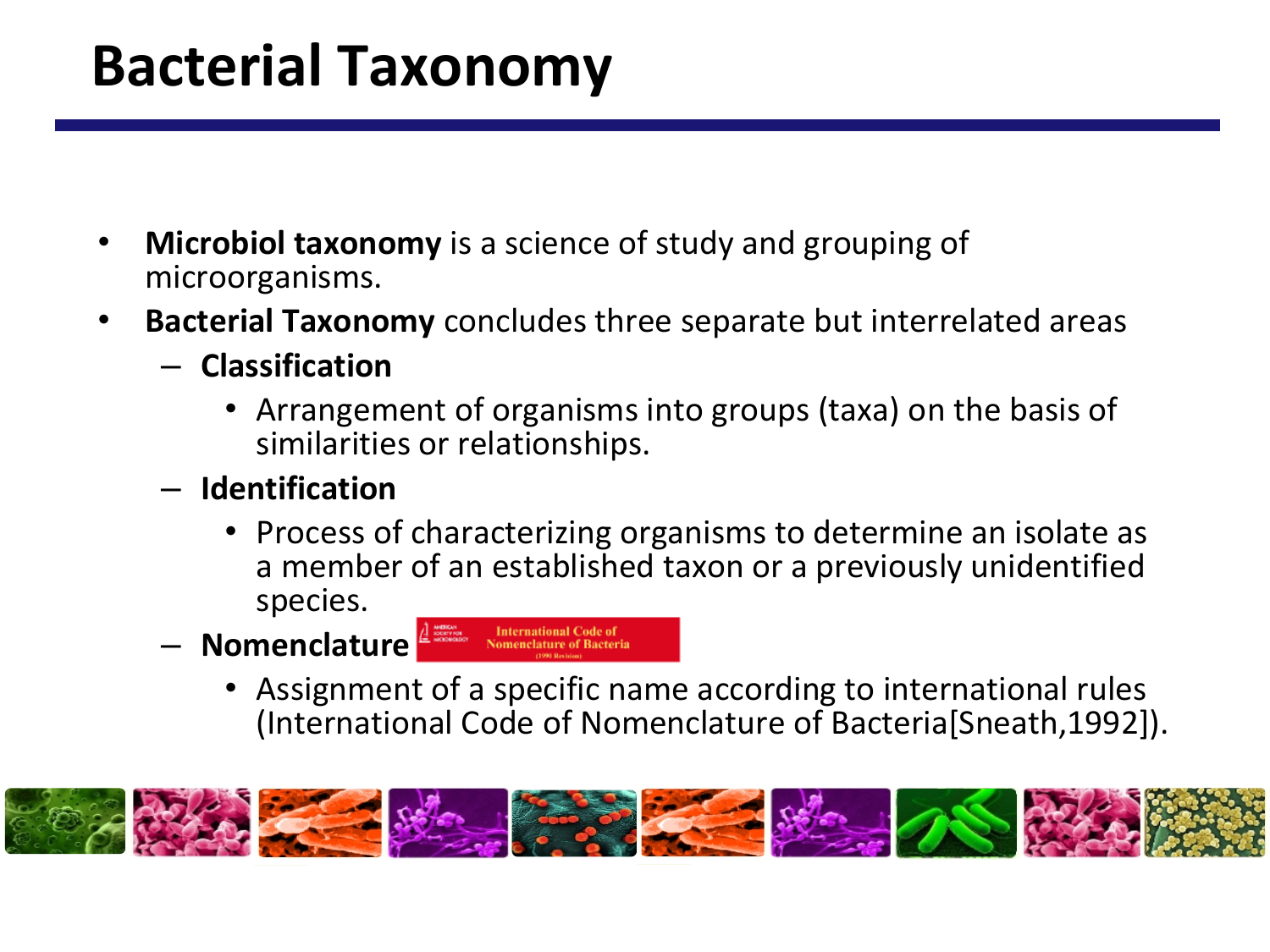### **Bacterial Taxonomy**

- Bacterial taxonomy incorporates multiple methods for identification and description of new species
- The *polyphasic approach* to taxonomy uses three methods
	- 1) Phenotypic analysis
	- 2) Genotypic analysis
	- 3) Phylogenetic analysis